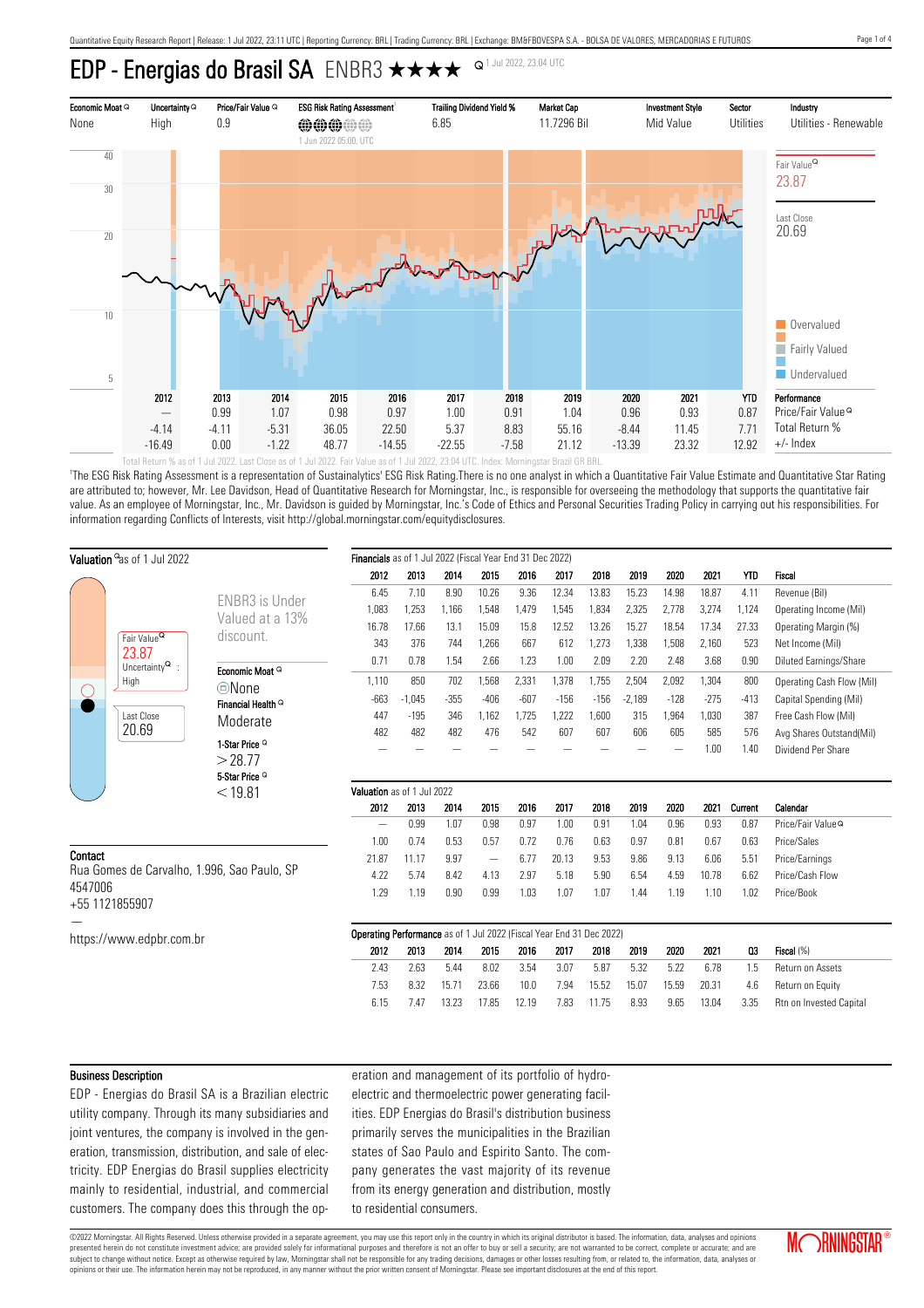# Quantitative Equity Reports Overview

The quantitative report on equities consists of data, statistics and quantitative equity ratings on equity securities. Morningstar, Inc.'s quantitative equity ratings are forward looking and are generated by a statistical model that is based on Morningstar Inc.'s analyst-driven equity ratings and quantitative statistics. Given the nature of the quantitative report and the quantitative ratings, there is no one analyst in which a given report is attributed to; however, Mr. Lee Davidson, Head of Quantitative Research for Morningstar, Inc., is responsible for overseeing the methodology that supports the quantitative equity ratings used in this report. As an employee of Morningstar, Inc., Mr. Davidson is guided by Morningstar, Inc.'s Code of Ethics and Personal Securities Trading Policy in carrying out his responsibilities.

### Quantitative Equity Ratings

Morningstar's quantitative equity ratings consist of: (i) Quantitative Fair Value Estimate, (ii) Quantitative Star Rating, (iii) Quantitative Uncertainty, (iv) Quantitative Economic Moat, and (v) Quantitative Financial Health (collectively the "Quantitative Ratings).

The Quantitative Ratings are calculated daily and derived from the analystdriven ratings of a company's peers as determined by statistical algorithms. Morningstar, Inc. ("Morningstar", "we", "our") calculates Quantitative Ratings for companies whether or not it already provides analyst ratings and qualitative coverage. In some cases, the Quantitative Ratings may differ from the analyst ratings because a company's analyst-driven ratings can significantly differ from other companies in its peer group.

i. **Quantitative Fair Value Estimate:** Intended to represent Morningstar's estimate of the per share dollar amount that a company's equity is worth today. Morningstar calculates the Quantitative Fair Value Estimate using a statistical model derived from the Fair Value Estimate Morningstar's equity analysts assign to companies. Please go to http://global.morningstar.com/ equitydisclosures for information about Fair Value Estimate Morningstar's equity analysts assign to companies.

ii. **Quantitative Economic Moat:** Intended to describe the strength of a firm's competitive position. It is calculated using an algorithm designed to predict the Economic Moat rating a Morningstar analyst would assign to the stock. The rating is expressed as Narrow, Wide, or None.

**Narrow** – assigned when the probability of a stock receiving a "Wide Moat" rating by an analyst is greater than 70% but less than 99%.

Wide – assigned when the probability of a stock receiving a "Wide Moat" rating by an analyst is greater than 99%.

None – assigned when the probability of an analyst receiving a "Wide Moat" rating by an analyst is less than 70%.

iii. **Quantitative Star Rating:** Intended to be the summary rating based on the combination of our Quantitative Fair Value Estimate, current market price, Quantitative Uncertainty Rating, and momentum. The rating is expressed as One-Star, Two-Star, Three-Star, Four-Star, and Five-Star.

- $\star$  the stock is overvalued with a reasonable margin of safety. Log (Quant FVE/Price) < -1\*Quantitative Uncertainty
- Micro-Caps: Log (Quant FVE/Price) < -1.5\*Quantitative Uncertainty  $\star \star$  - the stock is somewhat overvalued.

Log (Quant FVE/Price) between (-1\*Quantitative Uncertainty, -0.5\*Quantitative Uncertainty)

Micro-Caps: Log (Quant FVE/Price) between (-1.5\*Quantitative Uncertainty, - 0.75\*Quantitative Uncertainty)

 $\star \star \star$  – the stock is approximately fairly valued.

Log (Quant FVE/Price) between (-0.5\*Quantitative Uncertainty, 0.5\*Quantitative Uncertainty)

Micro-Caps: Log (Quant FVE/Price) between (-0.75\*Quantitative Uncertainty, 0.75\*Quantitative Uncertainty)

 $\star \star \star \star$  – the stock is somewhat undervalued.

Log (Quant FVE/Price) between (0.5\*Quantitative Uncertainty, 1\*Quantitative

Uncertainty)

Micro-Caps: Log (Quant FVE/Price) between (0.75\*Quantitative Uncertainty, 1.5\*Quantitative Uncertainty)

 $\star \star \star \star$  – the stock is undervalued with a reasonable margin of safety. Log (Quant FVE/Price) > 1\*Quantitative Uncertainty

Micro-Caps: Log (Quant FVE/Price) > 1.5\*Quantitative Uncertainty

After the initial calculation for the star rating, there is a final filtering step based on the momentum of the company. We rank the companies based on their 12-1 month momentum, then restrict those below the 30th percentile to a maximum of 3 stars.

iv. **Quantitative Uncertainty:** Intended to represent Morningstar's level of uncertainty about the accuracy of the Quantitative Fair Value Estimate. Generally, the lower the Quantitative Uncertainty, the narrower the potential range of outcomes for that particular company. The rating is expressed as Low, Medium, High, Very High, and Extreme.

**Low** – the interguartile range for possible fair values is less than  $10\%$ 

**Medium** – the interquartile range for possible fair values is less than  $15\%$ but greater than 10%

High – the interquartile range for possible fair values is less than 35% but greater than 15%

Very High – the interquartile range for possible fair values is less than 80% but greater than 35%

**Extreme** – the interquartile range for possible fair values is greater than 80%

v. Quantitative Financial Health: Intended to reflect the probability that a firm will face financial distress in the near future. The calculation uses a predictive model designed to anticipate when a company may default on its financial obligations. The rating is expressed as Weak, Moderate, and Strong.

**Weak**  $-$  assigned when Quantitative Financial Health  $< 0.2$ 

Moderate – assigned when Quantitative Financial Health is between 0.2 and 0.7

**Strong** – assigned when Quantitative Financial Health  $> 0.7$ 

#### Other Definitions

i. Last Close  $-$  Price of the stock as of the close of the market of the last trading day before date of the report.

ii. **Quantitative Valuation**– Using the below terms, intended to denote the relationship between the security's Last Price and Morningstar's quantitative fair value estimate for that security.

Undervalued – Last Price is below Morningstar's quantitative fair value estimate.

Farily Valued – Last Price is in line with Morningstar's quantitative fair value estimate.

Farily Valued – Last Price is in line with Morningstar's quantitative fair value estimate.

Overvalued – Last Price is above Morningstar's quantitative fair value estimate.

Sustainalytics ESG Risk Rating Assessment: The ESG Risk Rating Assessment is provided by Sustainalytics; a Morningstar company. Sustainalytics' ESG Risk Ratings measure the degree to which company's economic value at risk is driven by environment, social and governance (ESG) factors.

Sustainalytics analyzes over 1,300 data points to assess a company's exposure to and management of ESG risks. In other words, ESG Risk Ratings measures a company's unmanaged ESG Risks represented as a quantitative score. Unmanaged Risk is measured on an open-ended scale starting at zero (no risk) with lower scores representing less unmanaged risk and, for 95% of cases, the unmanaged ESG Risk score is below 50.

Based on their quantitative scores, companies are grouped into one of five Risk Categories (negligible, low, medium, high, severe). These risk categories are absolute, meaning that a 'high risk' assessment reflects a comparable degree of unmanaged ESG risk across all subindustries covered.

The ESG Risk Rating Assessment is a visual representation of Sustainalytics

©2022 Morningstar. All Rights Reserved. Unless otherwise provided in a separate agreement, you may use this report only in the country in which its original distributor is based. The information, data, analyses and opinions presented herein do not constitute investment advice; are provided solely for informational purposes and therefore is not an offer to buy or sell a security; are not warranted to be correct, complete or accurate; and are subject to change without notice. Except as otherwise required by law, Morningstar shall not be responsible for any trading decisions, damages or other losses resulting from, or related to, the information, data, analyses or opinions or their use. The information herein may not be reproduced, in any manner without the prior written consent of Morningstar. Please see important disclosures at the end of this report.

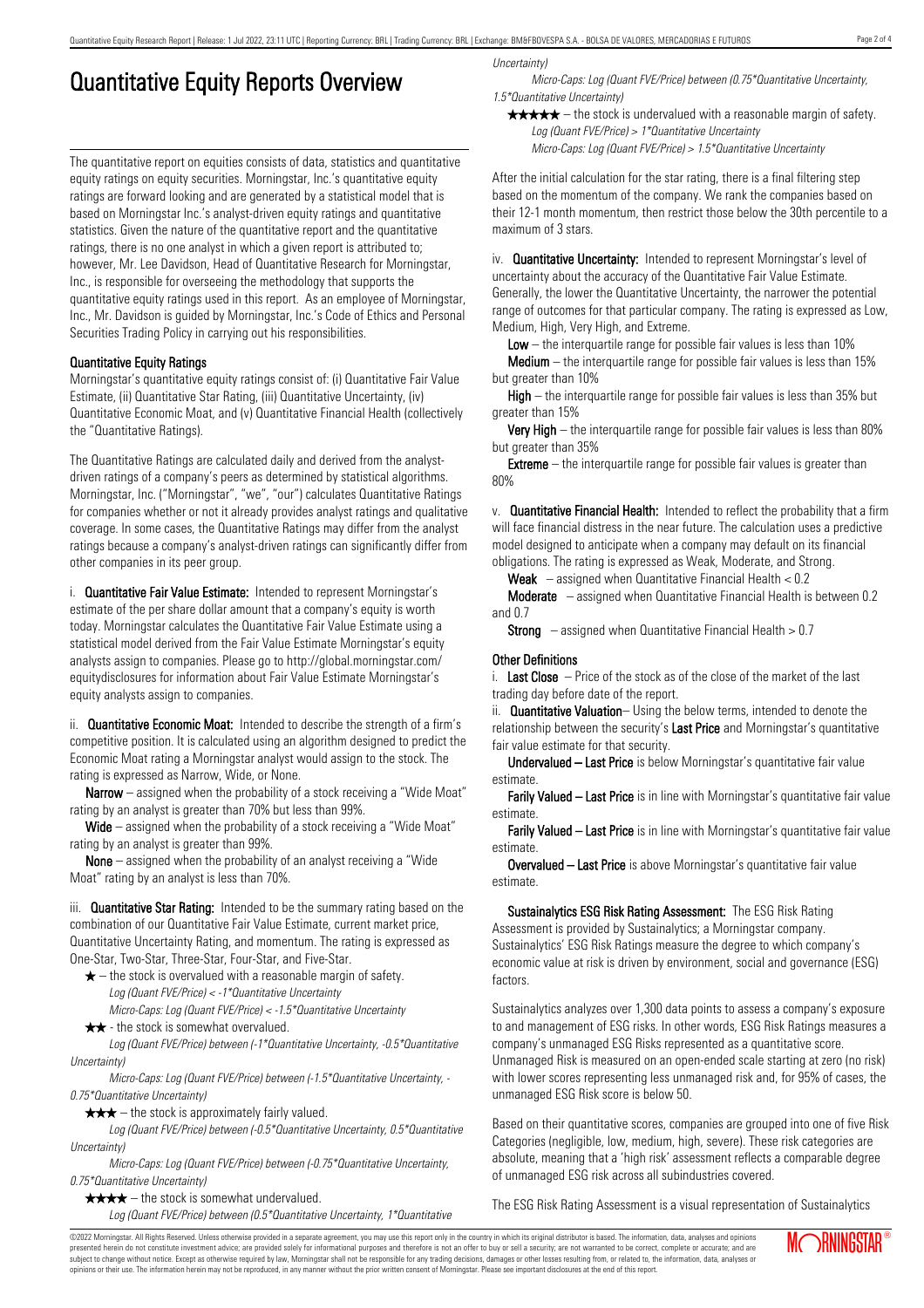ESG Risk Categories on a 1 to 5 scale. Companies with Negligible Risk = 5 Globes, Low Risk = 4, Medium Risk =  $3$  Globes, High Risk =  $2$  Globes, Severe Risk = 1 Globe. For more information, please visit sustainalytics.com/esgratings/

Ratings should not be used as the sole basis in evaluating a company or security. Ratings involve unknown risks and uncertainties which may cause our expectations not to occur or to differ significantly from what was expected and should not be considered an offer or solicitation to buy or sell a security.

This Report has not been made available to the issuer of the security prior to publication.

#### Risk Warning

Please note that investments in securities are subject to market and other risks and there is no assurance or guarantee that the intended investment objectives will be achieved. Past performance of a security may or may not be sustained in future and is no indication of future performance. A security investment return and an investor's principal value will fluctuate so that, when redeemed, an investor's shares may be worth more or less than their original cost. A security's current investment performance may be lower or higher than the investment performance noted within the report.

The quantitative equity ratings are not statements of fact. Morningstar does not guarantee the completeness or accuracy of the assumptions or models used in determining the quantitative equity ratings. In addition, there is the risk that the price target will not be met due to such things as unforeseen changes in demand for the company's products, changes in management, technology, economic development, interest rate development, operating and/or material costs, competitive pressure, supervisory law, exchange rate, and tax rate. For investments in foreign markets there are further risks, generally based on exchange rate changes or changes in political and social conditions. A change in the fundamental factors underlying the quantitative equity ratings can mean that the valuation is subsequently no longer accurate.

For more information about Morningstar's quantitative methodology, please visit www.corporate.morningstar.com.

## General Disclosure

The Quantitative Equity Report ("Report") is derived from data, statistics and information within Morningstar, Inc.'s database as of the date of the Report and is subject to change without notice. The Report is for informational purposes only, intended for financial professionals and/or sophisticated investors ("Users") and should not be the sole piece of information used by such Users or their clients in making an investment decision. While Morningstar has obtained data, statistics and information from sources it believes to be reliable, Morningstar does not perform an audit or seeks independent verification of any of the data, statistics, and information it receives.

The quantitative equity ratings noted the Report are provided in good faith, are as of the date of the Report and are subject to change. While Morningstar has obtained data, statistics and information from sources it believes to be reliable, Morningstar does not perform an audit or seeks independent verification of any of the data, statistics, and information it receives.

The quantitative equity ratings are not a market call, and do not replace the User or User's clients from conducting their own due-diligence on the security. The quantitative equity rating is not a suitability assessment; such assessments take into account may factors including a person's investment objective, personal and financial situation, and risk tolerance all of which are factors the quantitative equity rating statistical model does not and did not consider.

Prices noted with the Report are the closing prices on the last stock-market trading day before the publication date stated, unless another point in time is explicitly stated.

Unless otherwise provided in a separate agreement, recipients accessing this report may only use it in the country in which the Morningstar distributor is based. Unless stated otherwise, the original distributor of the report is Morningstar Inc., a U.S.A. domiciled financial institution.

This report was created with no regard to investment objectives, financial situation or particular needs of any specific User or User's clients. Therefore, investments discussed and recommendations made herein may not be suitable for all investors: recipients of this report must exercise their own independent judgment as to the suitability of such investments and recommendations in the light of their own investment objectives, experience, taxation status and financial position.

The information, data and statistics presented herein are not warranted to be accurate, correct, complete or timely. Unless otherwise provided in a separate agreement, Morningstar makes no representation that the report contents meet all of the presentation and/or disclosure standards applicable in the jurisdiction the recipient is located.

Except as otherwise required by law or provided for in a separate agreement, Morningstar and its officers, directors and employees shall not be responsible or liable for any trading decisions, damages or other losses resulting from, or related to, the information, data, analyses or opinions within the report. Morningstar encourages recipients of this report to read all relevant issue documents (e.g., prospectus) pertaining to the security concerned, including without limitation, information relevant to its investment objectives, risks, and costs before making an investment decision and when deemed necessary, to seek the advice of a legal, tax, and/or accounting professional.

The Report and its contents are not directed to, or intended for distribution to or use by, any person or entity who is a citizen or resident of or located in any locality, state, country or other jurisdiction where such distribution, publication, availability or use would be contrary to law or regulation or which would subject Morningstar or its affiliates to any registration or licensing requirements in such jurisdiction.

Where this report is made available in a language other than English and in the case of inconsistencies between the English and translated versions of the report, the English version will control and supersede any ambiguities associated with any part or section of a report that has been issued in a foreign language. Neither the analyst, Morningstar, or Morningstar affiliates guarantee the accuracy of the translations.

This report may be distributed in certain localities, countries and/or jurisdictions ("Territories") by independent third parties or independent intermediaries and/or distributors ("Distributors"). Such Distributors are not acting as agents or representatives of the analyst or Morningstar. In Territories where a Distributor distributes our report, the Distributor, and not the analyst or Morningstar, is solely responsible for complying with all applicable regulations, laws, rules, circulars, codes and guidelines established by local and/or regional regulatory bodies, including laws in connection with the distribution third-party research reports.

### Conflicts of Interest:

Morningstar, Inc. may hold a long position in the security subject of this investment research report that exceeds 0.5% of the total issued share capital of the security. To determine if such is the case, please click http:// msi.morningstar.com and http://mdi.morningstar.com.

The Head of Quantitative Research compensation is derived from Morningstar's overall earnings and consists of salary, bonus and restricted stock units of Morningstar, Inc.

Morningstar does not receive commissions for providing research and does not charge companies to be rated.

Morningstar is not a market maker or a liquidity provider of the security noted within this report.

Morningstar has not been a lead manager or co-lead manager over the

©2022 Morningstar. All Rights Reserved. Unless otherwise provided in a separate agreement, you may use this report only in the country in which its original distributor is based. The information, data, analyses and opinions presented herein do not constitute investment advice; are provided solely for informational purposes and therefore is not an offer to buy or sell a security; are not warranted to be correct, complete or accurate; and are subject to change without notice. Except as otherwise required by law, Morningstar shall not be responsible for any trading decisions, damages or other losses resulting from, or related to, the information, data, analyses or opinions or their use. The information herein may not be reproduced, in any manner without the prior written consent of Morningstar. Please see important disclosures at the end of this report.